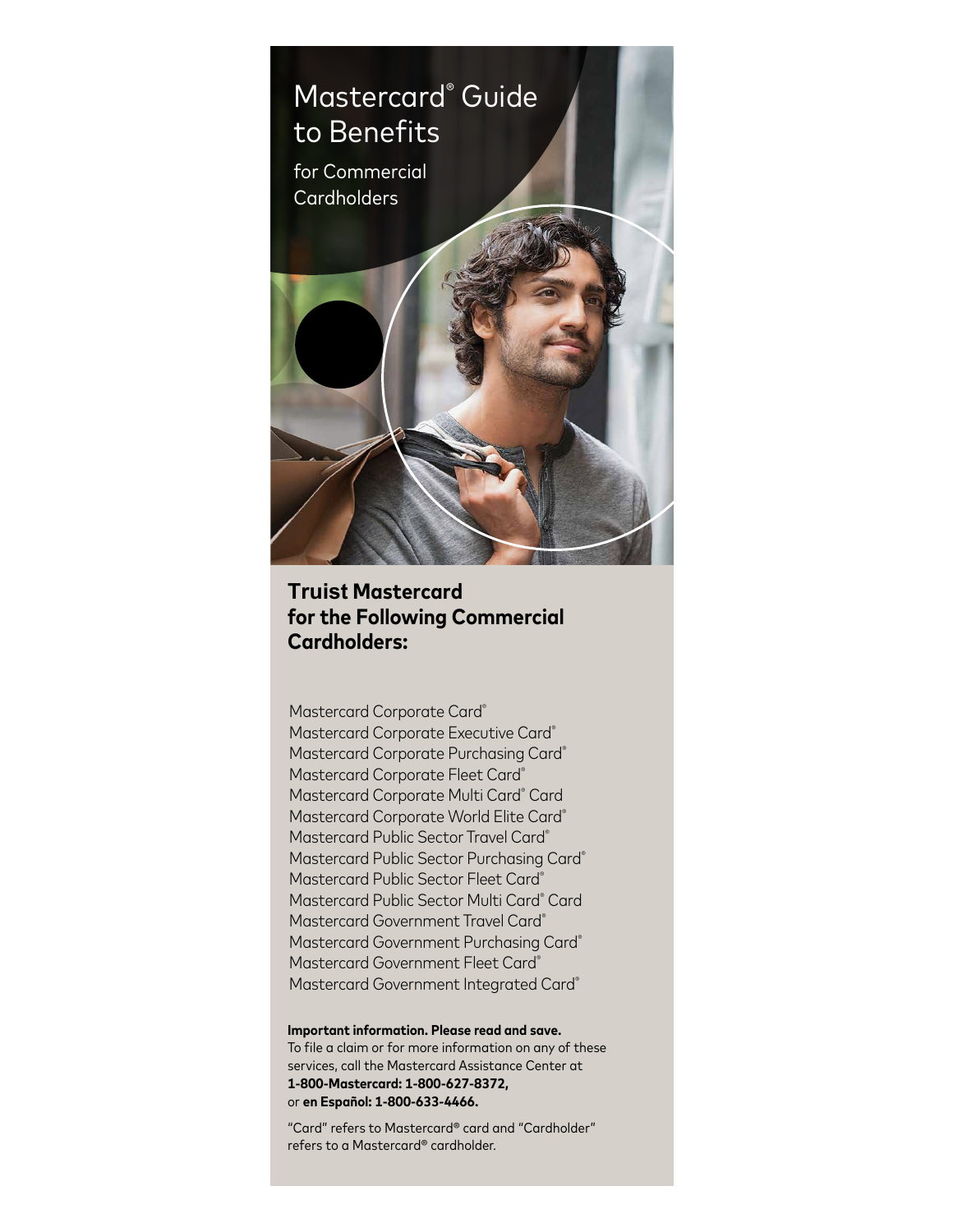The chart below identifies the specific benefits of each program at a glance. We suggest you take a few minutes to familiarize yourself with the benefits of each program. You may also want to make a photocopy to take with you when traveling. This Guide applies to travel and retail purchases made on or after July 1, 2019, and supersedes any previous Guide or program.

|                               | MasterRental Insurance | Purchase Assurance | Extended Warranty | MasterAssist Services | ID Theft<br>Mastercard II<br>Protection | VAT Reclaim Service | Mastercard Global Service | Easy Savings* |
|-------------------------------|------------------------|--------------------|-------------------|-----------------------|-----------------------------------------|---------------------|---------------------------|---------------|
| Corporate Card                | ✓                      | ✓                  | ✓                 | ✓                     | ✓                                       | ✓                   | ✓                         | ✓             |
| Corporate Executive Card      | ✓                      | ✓                  | $\checkmark$      | ✓                     | ✓                                       | ✓                   | ✓                         |               |
| Corporate Purchasing Card     | ✓                      | ✓                  | ✓                 | ✓                     | ✓                                       | ✓                   | ✓                         |               |
| Corporate Fleet Card          | ✓                      | ✓                  | ✓                 | ✓                     | ℐ                                       | ✓                   | ✓                         |               |
| Corporate Multi Card          | ✓                      | ✓                  | ✓                 | ✓                     | ✓                                       | ✓                   | ✓                         |               |
| Corporate World Elite Card    | ✓                      |                    |                   | ✓                     | $\checkmark$                            | ✓                   | ✓                         | ℐ             |
| Public Sector Travel Card     | ✓                      | ✓                  | ✓                 | ✓                     |                                         | ✓                   | ✓                         |               |
| Public Sector Purchasing Card | ✓                      |                    |                   | ✓                     |                                         | ✓                   | ✓                         |               |
| Public Sector Fleet Card      | ✓                      | ✓                  | ✓                 | ✓                     |                                         | ✓                   | $\checkmark$              |               |
| Public Sector Multi Card      | ✓                      | ✓                  | $\checkmark$      | ✓                     |                                         | ✓                   | ✓                         |               |
| Government Travel Card        | ✓                      | ✓                  | ✓                 | ✓                     |                                         | ✓                   | ✓                         |               |
| Government Purchasing Card    | ✓                      |                    |                   | ✓                     |                                         | ✓                   | ✓                         |               |
| Government Fleet Card         | ✓                      | J                  | ✓                 | ✓                     |                                         | ✓                   | ✓                         |               |
| Government Integrated Card    | ✓                      |                    |                   | ✓                     |                                         | ✓                   | ✓                         |               |

\*Subject to Card Issuer participation. Please check with your issuer to see if you are enrolled in the Easy Savings program.

### Key Terms

Throughout this document, You and Your refer to the cardholder or authorized user of the covered card. We, Us, and Our refer to New Hampshire Insurance Company, an AIG Company.

Administrator means Sedgwick Claims Management Services, Inc. You may contact the administrator if you have questions regarding this coverage or would like to make a claim. The administrator can be reached by phone at 1-800-Mastercard.

Authorized driver(s) means a driver with a valid driver's license issued from their state of residence and indicated on the rental agreement.

Authorized User means an individual who is authorized to make purchases on the covered card by the cardholder and is recorded by the Participating Organization on its records as being an authorized user.

Cardholder means the person who has been issued an account by the Participating Organization for the covered card.

Covered card means the Mastercard card.

Evidence of Coverage (EOC) means the summary of benefits set forth below which describe the terms, conditions, limitations and exclusions of the coverage provided to You at no additional charge under a group policy issued by New Hampshire Insurance Company, an AIG company. Representations or promises made by anyone that are not contained in the group policy are not part of Your coverage. In the event the EOC, Key Terms, or Legal Disclosures of this Guide to Benefits conflict with the provisions of the group policy, the terms of the group policy govern Your coverage.

Manufacturer suggested retail price (MSRP) means the purchase price of the vehicle or the value of the vehicle.

Rental agreement means the entire agreement or contract that you receive when renting a vehicle from a vehicle rental agency that describes in full all of the terms and conditions of the rental, as well as the responsibility of all parties under the rental agreement.

United States Dollars (USD) means the currency of the United States of America.

Vehicle means a land motor vehicle with four wheels that is designed for use on public roads and intended for use on a bound surface such as concrete and tarmac. This includes minivans and sport utility vehicles that are designed to accommodate less than nine (9) passengers.

#### MasterRental Insurance

#### Evidence of Coverage

Pursuant to the below terms and conditions, when you rent a vehicle for thirty-one (31) consecutive days or less with your covered card, you are eligible for benefits under this coverage.

Refer to Key Terms for the definitions of you, your, we, us, our, and words that appear in bold and Legal Disclosures.

#### A. To get coverage:

- The rental vehicle must be rented primarily for business purposes, and You must initiate and then pay for the entire rental agreement (tax, gasoline, and airport fees are not considered rental charges) with your covered card and/or the accumulated points from your covered card at the time the vehicle is returned. If a rental company promotion/discount of any kind is initially applied toward payment of the rental vehicle, at least one (1) full day of rental must be billed to your covered card.
- You must decline the optional collision/damage waiver (or similar coverage) offered by the rental company when coverage is secondary.
- You must rent the vehicle in your own name and sign the rental agreement.
- Your rental agreement must be for a rental period of no more than thirty-one (31) consecutive days. Rental periods that exceed or are intended to exceed thirty-one consecutive days are not covered.

#### B. The kind of coverage you receive:

We will pay for the following on a primary basis: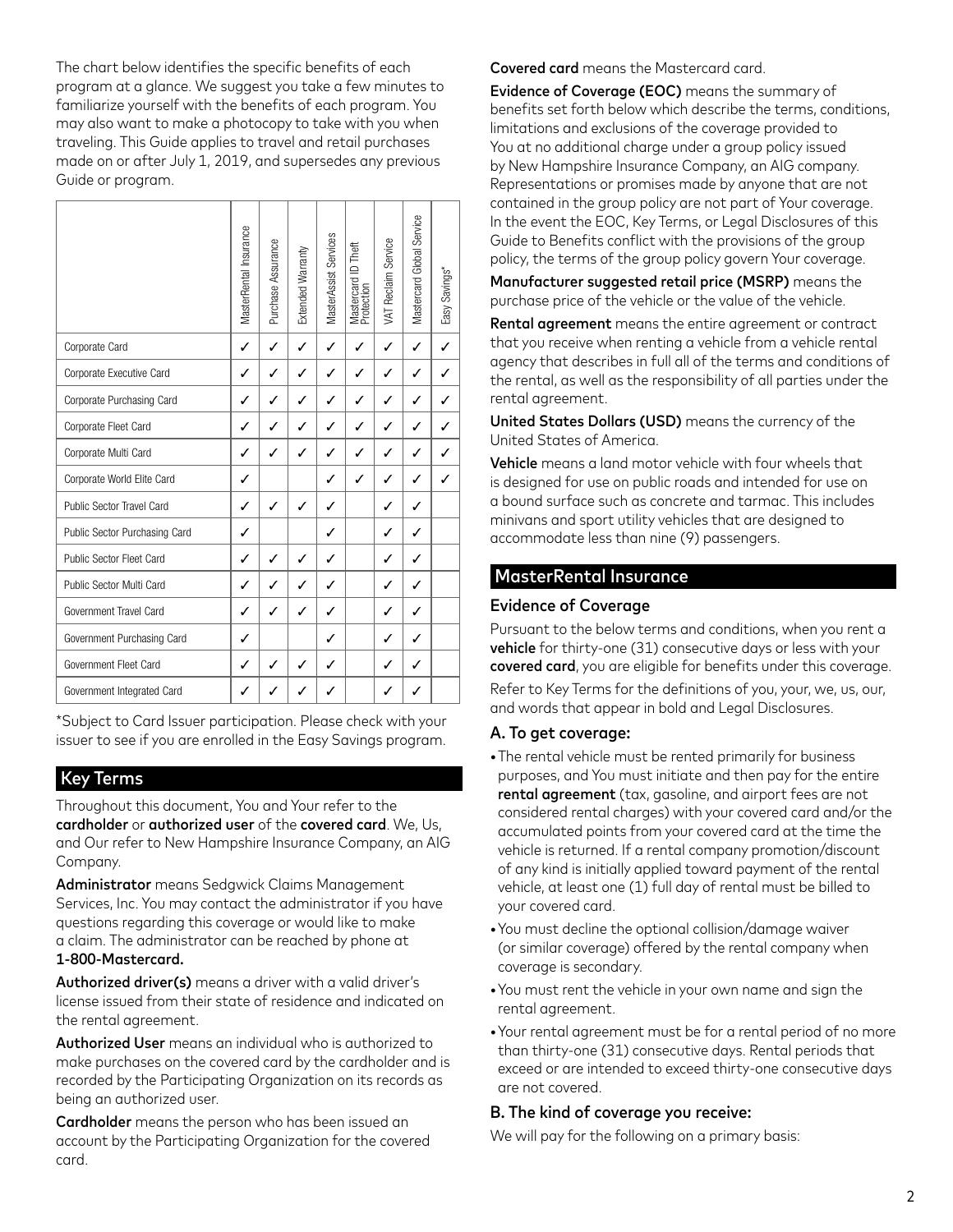- Physical damage and theft of the vehicle, not to exceed the limits outlined below.
- Reasonable loss of use charges imposed by the vehicle rental company for the period of time the rental vehicle is out of service. Loss of use charges must be substantiated by a location and class specific fleet utilization log.
- Towing charges to the nearest collision repair facility.
- Theft or damage to personal effects in transit in the rental vehicle or in any building en route during a trip using the rental vehicle. You must first file under other applicable insurance (e.g., home or business), and then we'll cover whatever is not covered by your insurance under our Secondary Personal Effects Insurance. Maximum coverage per rental period is \$1,000 per covered person, per occurrence. The total benefits per rental period cannot exceed \$2,000.

This coverage is not all-inclusive, which means it does not cover such things as personal injury or personal liability. It does not cover you for any damages to other vehicles or property. It does not cover you for any injury to any party.

### C. Coordination of Benefits:

When MasterRental is provided on a secondary basis and a covered loss has occurred the order in which benefits are determined is as follows:

- 1. You or an **authorized driver's** primary auto insurance;
- 2. Collision/damage waiver provided to you by the rental agency;
- 3. Any other collectible insurance;
- 4. The coverage provided under this EOC.

If you or an authorized driver's primary auto insurance or other coverage has made payments for a covered loss, we will cover your deductible and any other eligible amounts, described under the kind of coverage you receive, not covered by the other insurance.

Note: In certain parts of the United States and Canada losses to rental vehicles that are covered by your personal vehicle insurance policy liability section may not be subject to a deductible, which means that you may not receive any benefits from this program. Contact your insurance provider for full coverage details pertaining to your personal vehicle liability insurance policy (or similar coverage).

If the vehicle is rented primarily for business purposes or outside the cardholder's domiciled country, coverage is considered primary coverage.

### D. Who is covered:

The covered card cardholder and those designated in the rental agreement as authorized drivers. You, your associates, and immediate family are covered by Secondary Personal Effects Insurance subject to the limits expressed above.

# E. Excluded rental vehicles:

- Vehicles not required to be licensed.
- All trucks, pickups, full-size vans mounted on truck chassis (including, but not limited to, Ford EconoVan), cargo vans, campers, off-road vehicles, and other recreational vehicles.
- All sport utility trucks. These are vehicles that have been, or can be converted to an open, flatbed truck (including, but not limited to, Chevy Avalanche, GMC Envoy, and Cadillac Escalade EXT).
- Trailers, motorbikes, motorcycles, and any other vehicle having fewer than four (4) wheels.
- Antique vehicles (vehicles that are more than twenty (20) years old or have not been manufactured for at least ten (10) years), or limousines.

### F. Where you are covered:

Coverage is not available in countries where:

- a) This EOC or the group policy is prohibited by that country's law; or
- b) The terms of the EOC or group policy are in conflict with the laws of that country.

### G. Coverage limitations:

We will pay the lesser of the following:

- a) Reasonable and customary charges of repair or the actual repair amount;
- b) Wholesale market value less salvage and depreciation;
- c) The rental agency's purchase invoice less salvage and depreciation;
- d) The contractual liability assumed by you or an authorized driver of the rental vehicle; or
- e) The actual cash value.

In addition, coverage is limited to \$500 USD per incident for reasonable loss of use charges imposed by the vehicle rental company for the period of time the rental vehicle is out of service.

We will not pay for or duplicate the collision/damage waiver coverage offered by the rental agency.

### H. What is NOT covered:

- Personal Effects Insurance does not cover animals, automobile equipment, motorcycles, boats, motors, sporting equipment, personal computers, household furniture, contact lenses, hearing aids, artificial teeth and limbs, currency, coins, deeds, bullion, stamps, securities, tickets, documents, perishables, delays, loss of market, or indirect or consequential losses or damages of any kind.
- Vehicle keys or rental company portable Global Positioning Systems (GPS).
- Vehicles not rented by the cardholder or authorized user on the covered card.
- Any person not designated in the rental agreement as an authorized driver.
- Any obligations you assume other than that what is specifically covered under rental agreement.
- Any violation of the written terms and conditions of the rental agreement.
- Any loss that occurs while driving under the influence of drugs or alcohol.
- Any loss associated with racing or reckless driving.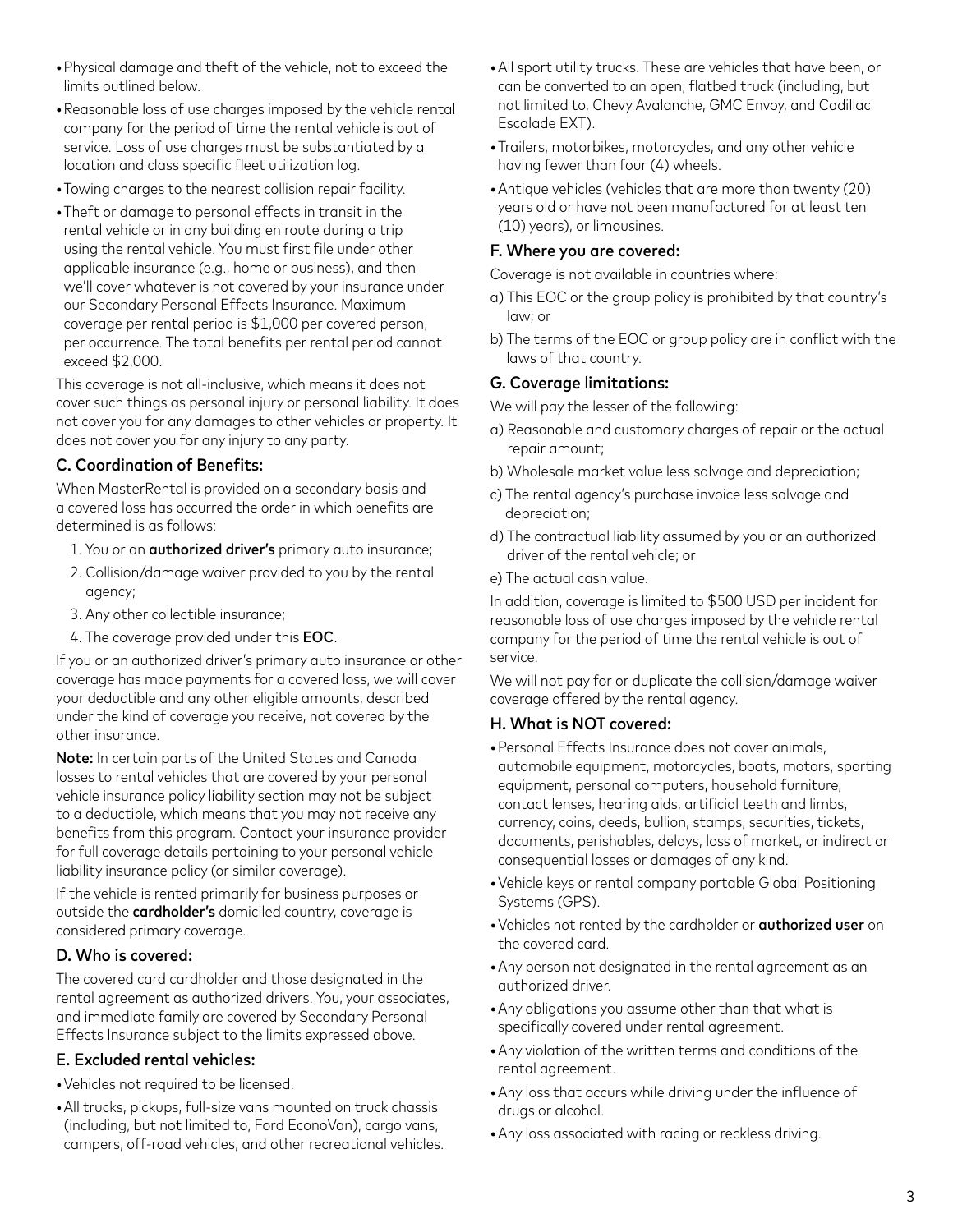- Losses involving the theft of the rental vehicle when you or an authorized driver cannot produce the keys to the rental vehicle at the time of reporting the incident to police and/ or rental agency, as a result of negligence. Loss of keys is considered negligence.
- Mechanical failures caused by wear and tear, gradual deterioration, or mechanical breakdown.
- Subsequent damages resulting from a failure to protect the rental vehicle from further damage.
- Blowouts or tire/rim damage unless caused by theft, vandalism or vehicle collision.
- Any damage that is of an intentional or non-accidental nature, caused by you or an authorized driver of the rental vehicle.
- Depreciation, diminishment of value, administrative, storage, or other fees charged by the vehicle rental company.
- Vehicles with a rental agreement that exceeds or is intended to exceed a rental period of thirty-one (31) consecutive days from a rental agency.
- Losses resulting from any kind of illegal activity.
- Damage sustained on any road not regularly maintained by a municipal, state, or federal entity.
- Losses as a result of war or hostilities of any kind (including, but not limited to, invasion, terrorism, rebellion, insurrection, riot, or civil commotion); confiscation or damage by any government, public authority, or customs official; risks of contraband; illegal activity or acts.
- Any loss involving the rental vehicle being used for hire, for commercial use, or as a public or livery conveyance.
- Theft of, or damage to, unlocked or unsecured vehicles.
- Value-added tax, or similar tax, unless reimbursement of such tax is required by law.
- Rentals made on a monthly basis.
- Items not installed by the original manufacturer.
- Inherent damage.
- Damage to windshields which is not the result of a collision or roll-over (damage to a windshield is covered if such damage is due to road debris or road hazard).
- Leases or mini leases.
- Indirect or direct damages resulting from a covered claim.
- Charges for gasoline or airport fees.

In addition, We shall not be deemed to provide cover and We shall not be liable to pay any claim or provide any benefit under the group policy to the extent that the provision of such cover, payment of such claim or provision of such benefit would expose Us, our parent company or its ultimate controlling entity to any sanction, prohibition or restriction under United Nations resolutions or the trade or economic sanctions, laws or regulations of the European Union or the United States of America.

### I. How to file a claim:

- Visit www.mycardbenefits.com or call the
- 1-800-Mastercard to open a claim. You must report the

claim within sixty (60) days of the loss or the claim may not be honored.

- You may choose to assign your benefits under this insurance program to the rental agency from which you rented your vehicle. Please contact us or our designated representative for further details.
- Submit the following documentation within one hundred and eighty (180) days of the incident or the claim may not be honored:
- o Receipt showing the vehicle rental charge.
- o Statement showing the vehicle rental charge.
- o The rental agreement (front and back).
- o Copy of Your valid driver's license (front and back).
- o Copy of the declarations page of any primary vehicle insurance and other valid insurance or coverage if applicable.
- o Police report when the vehicle is stolen, vandalized (regardless of the damage), or involved in a collision that requires the vehicle to be towed, in a multi-vehicle collision, or the vehicle is not drivable.
- o Police report detailing the theft of personal items.
- o Replacement receipt for personal effect items.
- o Itemized repair estimate from a factory registered collision repair facility.
- o Copy of the vehicle rental company promotion/discount, if applicable.
- o Copy of the vehicle rental location class specific fleet utilization log, if loss of use charges are being claimed. You must secure this log from the rental agency.
- o Any other documentation that may be reasonably requested by us or our **administrator** to validate a claim.

# Purchase Assurance

### Evidence of Coverage

Pursuant to the below terms and conditions, when an item you bought with your covered card is damaged or stolen within ninety (90) days of purchase, you may be eligible for benefits under this coverage.

Refer to Key Terms for the definitions of You, Your, We, Us, Our, and words that appear in bold and Legal Disclosures.

#### A. To get coverage:

• You must purchase the new item entirely with your covered card and/or accumulated points from your covered card for yourself or to give as a gift.

#### B. The kind of coverage you receive:

- Most items you purchase entirely with your covered card are covered if damaged or stolen for ninety (90) days from the date of purchase as indicated on your covered card's receipt.
- Items you purchase with your covered card and give as gifts also are covered.
- This coverage is secondary to any other applicable insurance or coverage available to you or the gift recipient. Coverage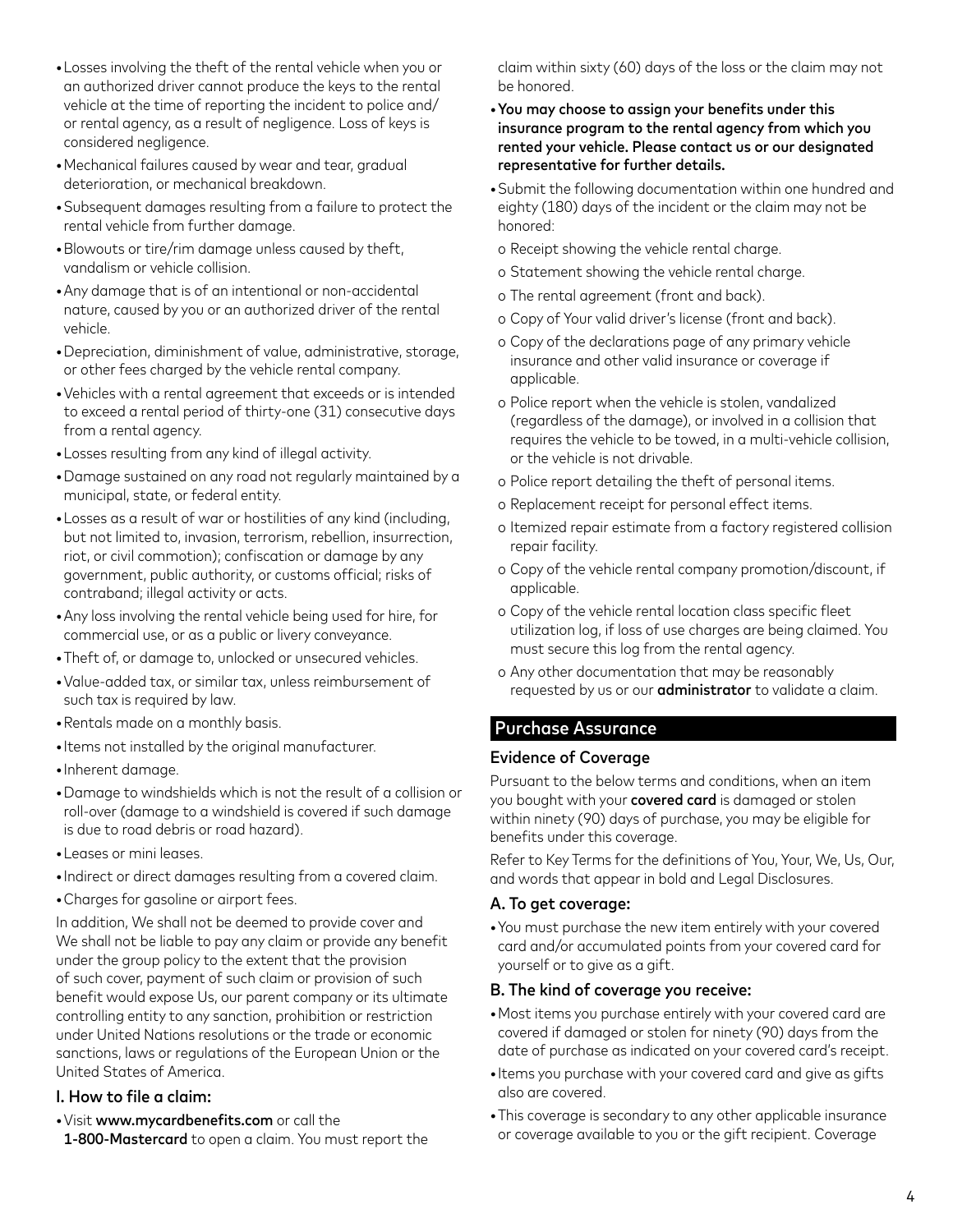is limited to only those amounts not covered by any other insurance or coverage benefit.

### C. Coverage limitations:

- Coverage is limited to the lesser of the following:
- o The actual cost of the item (excluding delivery and transportation costs).
- o A maximum of \$10,000 USD per loss and a total of \$50,000 USD per cardholder account per twelve (12) month period.
- Purchases that are made up of a pair or set will be limited to the cost of repair or replacement of the specific item stolen or damaged. If the specific item cannot be replaced individually or repaired, the value of the pair or set will be covered not to exceed the limits above.
- Coverage for stolen or damaged jewelry or fine art will be limited to the actual purchase price as listed on your credit card statement, regardless of sentimental or appreciated market value.

Note: Salvage may apply to this coverage; see the Legal Disclosures for details.

### D. What is NOT covered:

- Items left in public sight, out of arm's reach, lacking care, custody or control by the cardholder.
- Lost items, and items that mysteriously disappear (the only proof of loss is unexplained or there is no physical evidence to show what happened to the item) without any evidence of a wrongful act.
- Items that are stolen from any location or place (including, but not limited to, exercise facilities, places of employment, schools, or places of worship) due to the lack of due diligence by you or another party.
- Items lost, stolen, damaged, or mis-delivered while under the care, custody, and control of another party or common carrier (including, but not limited to, airlines, the U.S. Postal Service, UPS, FedEx, or other delivery services).
- Losses due to normal wear and tear, misuse, gradual deterioration, and/or abuse.
- Losses resulting from any dishonest, fraudulent, or criminal act committed or arranged by you.
- Losses that cannot be verified or substantiated.
- Items covered by a manufacturer's recall or class action suit.
- Items that you damage through alteration (including, but not limited to, cutting, sawing, shaping).
- Used or antique items; collectibles of any kind (such as items designed for people to collect or items that over time become collectibles); recycled, previously owned, refurbished, rebuilt, or remanufactured items.
- Stolen items without documented report from the police.
- Items that are damaged during transport via any mode.
- Items stolen from the interior or exterior of a watercraft/ boat, aircraft, motorcycle, automobile or any other motor vehicles.
- Motorized vehicles, including, but not limited to, automobiles, watercraft/boats, aircraft, and motorcycles, or their motors, equipment, or accessories. Motorized equipment not

designed for transportation and used solely for the upkeep and maintenance of a residence is eligible for coverage (including, but not limited to, snow thrower, lawn mowers, and hedge trimmers).

- Land, any buildings (including, but not limited to, homes and dwellings), permanently installed items (examples: items wired directly to the electrical system or attached to structure of the building), fixtures, or structures.
- Traveler's checks, tickets of any kind (e.g., for airlines, sporting events, concerts, or lottery), negotiable instruments, bullion, rare, or precious metals, stamps, and coins, currency or its equivalent.
- Losses caused by insects, animals, or pets.
- Plants, shrubs, animals, pets, consumables, and perishables.
- Professional services (including, but not limited to, the performance or rendering of labor or maintenance; repair or installation of products, goods, or property; professional advice of any kind, including, but not limited to, information/ services or advice secured from any help or support line; or technical support for software, hardware, or any other peripherals).
- Application programs, computer programs, operating software, and other software.
- Losses resulting from war or hostilities of any kind (including, but not limited to, invasion, terrorism, rebellion, insurrection, riot, or civil commotion); confiscation or damage by any government, public authority, or customs official; risks of contraband; illegal activity or acts.
- Losses caused by power surge, contamination by radioactive or hazardous substances, including mold.
- Direct or indirect loss resulting from any Acts of God (including, but not limited to, flood, hurricane, lightning, and earthquake).
- Losses caused by liquids, fluids, oils, chemicals, or bodily fluids/excretions.
- Game animals, pets, or specimens preserved for display (e.g., fish, birds, reptiles, or mammals).
- Rented, leased, or borrowed items for which you will be held responsible.
- Trip, service, or diagnostic charges in the absence of any covered repairs or verified failure.
- Any shipping charges, transportation and delivery charges, or promised time frames for delivery, whether or not stated or covered by the manufacturer's warranty.

#### E. How to file a claim:

- Call 1-800-Mastercard or go to www.mycardbenefits.com to initiate a claim. You must report the claim within sixty (60) days of the loss or the claim may not be honored.
- Submit the following documentation within one hundred and eighty (180) days of the date you report the claim:
- o Repair estimate for damaged item(s).
- o Photograph clearly showing damage, if applicable.
- o Receipt showing purchase of covered item(s).
- o Statement showing purchase of covered item(s).
- o Report from police listing any items stolen.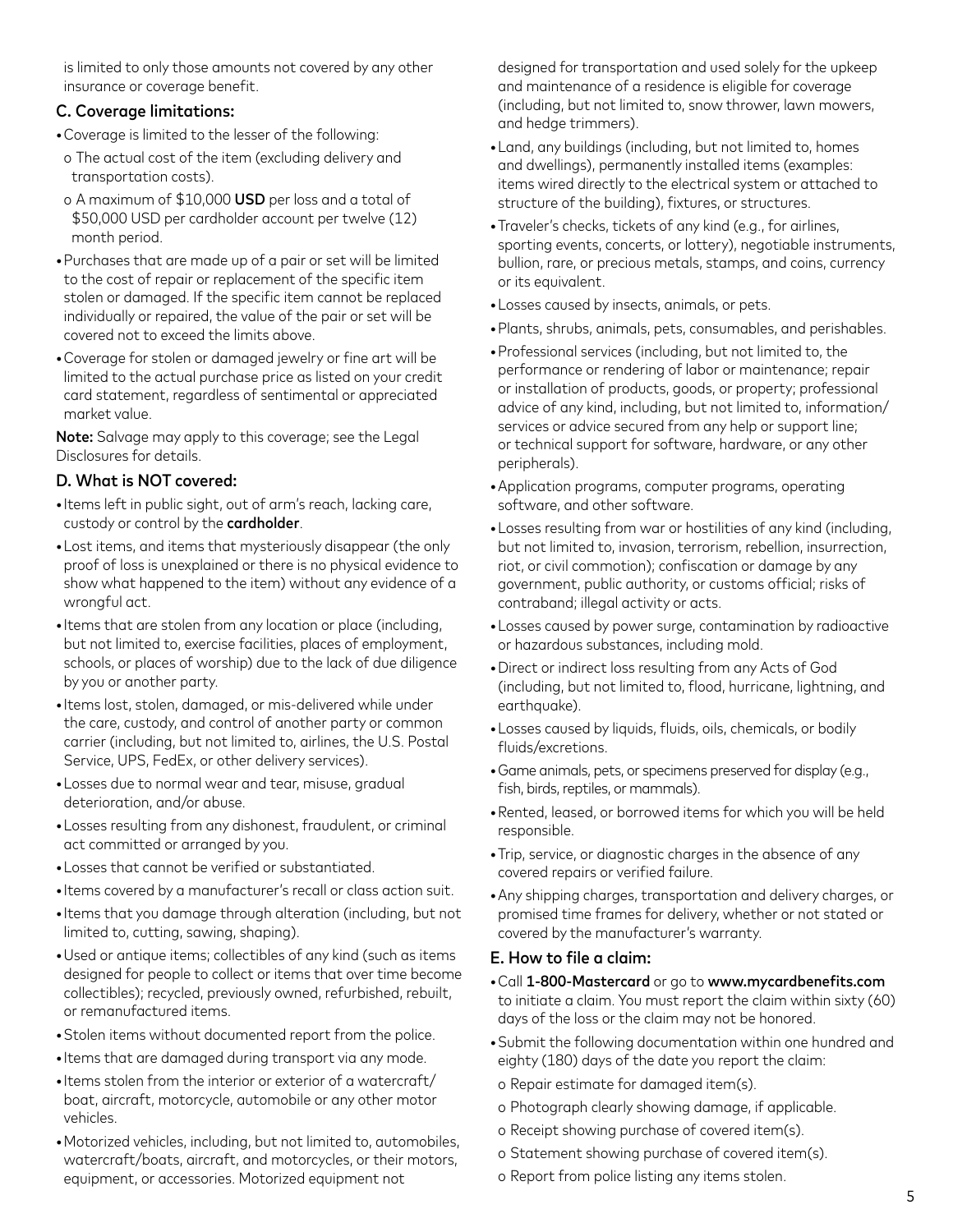- o Copy of the declarations page of any applicable insurance or protection (including, but not limited to, homeowner's, renter's, or auto insurance policy).
- Any other documentation that may be reasonably requested by us or our **administrator** to validate a claim.

## Extended Warranty

#### Evidence of Coverage

Refer to Key Terms for the definitions of you, your, we, us, our, and words that appear in bold and Legal Disclosures.

### A. To get coverage:

- You must purchase the new item entirely with your covered card and/or accumulated points from your covered card for yourself or to give as a gift.
- The item must have an original manufacturer's (or U.S. store brand) warranty of sixty (60) months or less.

### B. The kind of coverage you receive:

- Extended Warranty doubles the original manufacturer warranty up to a maximum of twelve (12) months on most items you purchase. For products with multiple warranty components, each warranty time period will be extended up to a maximum of twelve (12) months. An example of a product with multiple warranty components includes an appliance with original manufacturer's (or U.S. store brand) warranties that differ for parts, labor, compressor, etc.
- If you purchase a service contract or an optional extended warranty of twelve (12) months or less on your item, we will cover up to an additional twelve (12) months after both the original manufacturer's (or U.S. store brand) warranty and the purchased service contract or extended warranty coverage period end. If your service contract or extended warranty exceeds twelve (12) months, this coverage does not apply.
- If you do not have an additional service contract or an optional extended warranty, this Extended Warranty benefit commences the day after your original manufacturer's (or U.S. store brand) warranty expires.

### C. Coverage limitations:

- The maximum benefit for repair or replacement shall not exceed the actual amount charged on your covered card or \$10,000 USD, whichever is less.
- If either the original manufacturer's (or U.S. store brand) warranty or the service contract covers more than sixty (60) months, this benefit will not apply.
- We or our administrator will decide if a covered failure will be repaired or replaced, or whether you will be reimbursed up to the amount paid for the item. Items will be replaced with those of like kind and quality. However, we cannot guarantee to match exact color, material, brand, size, or model.

Note: Salvage may apply to this coverage; see the Legal Disclosures for details.

### D. What is NOT covered:

• Used or antique items; collectibles of any kind (such as items designed for people to collect or items that over time become collectibles) that do not come with a manufacturer warranty

(repair or replacement amount will not include market value at time of claim); recycled, previously owned, refurbished, rebuilt, or remanufactured items; product guarantees (e.g., glass breakage).

- Floor models that do not come with an original manufacturer warranty.
- Motorized vehicles, including, but not limited to, automobiles, watercraft/boats, aircraft, and motorcycles, or their motors, equipment, or accessories. Parts, if purchased separately, may be covered.
- Land, any buildings (including, but not limited to, homes and dwellings), permanently installed items (examples: items wired directly to the electrical system or attached to structure of the building), fixtures, or structures.
- Plants, shrubs, animals, pets, consumables, and perishables.
- Professional Services (including, but not limited to, the performance or rendering of labor or maintenance; repair or installation of products, goods or property; professional advice of any kind, including, but not limited to, information/ services or advice secured from any help or support line; or technical support for software, hardware, or any other peripherals).
- Application programs, operating software, and other software.
- All types of media with stored data or music (including, but not limited to, computer software, DVDs, video cassettes, CDs, film and audio cassettes).
- Any shipping charges, transportation and delivery charges, or promised time frames for delivery, whether or not stated or covered by the manufacturer's warranty.
- Direct or indirect loss resulting from any Acts of God (including, but not limited to, flood, hurricane, lightning, and earthquake).
- Indirect or direct damages resulting from a covered loss.
- Mechanical failure arising from product recalls.
- Trip, service, or diagnostic charges in the absence of any covered repairs or verified failure.
- Loss resulting from war or hostilities of any kind (including, but not limited to, invasion, terrorism, rebellion, insurrection, riot, or civil commotion); confiscation or damage by any government, public authority, or customs official; risks of contraband, illegal activity, or acts.
- Mechanical failures caused by normal wear and tear or gradual deterioration where no failure has occurred.
- Mechanical failures caused by lack of maintenance/service.
- Losses caused by power surge, contamination by radioactive or hazardous substances, including mold.
- Physical damage to the item.
- Any exclusion listed in the original manufacturer's warranty.

#### E. How to file a claim:

• Call 1-800-Mastercard or go to www.mycardbenefits.com to initiate a claim. You must report the claim within sixty (60) days of the loss or the claim may not be honored.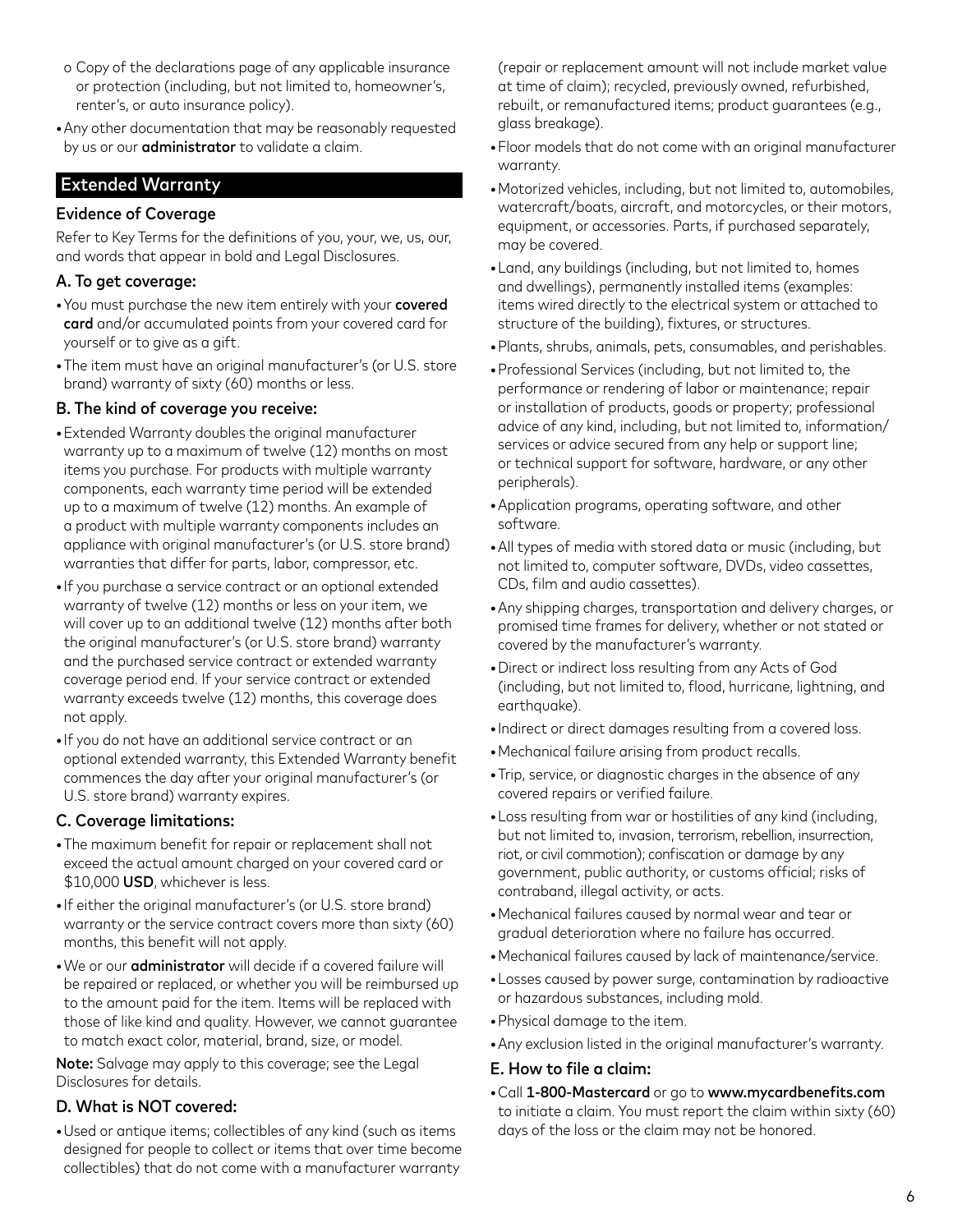- Submit the following documentation within one hundred and eighty (180) days from the date of failure or the claim may not be honored:
- o Receipt showing covered item(s).
- o Statement showing covered item(s).
- o Itemized purchase receipt(s).
- o Original manufacturer's (or U.S. store brand) warranty.
- o Service contract or optional extended warranty, if applicable.
- o Itemized repair estimate from a factory authorized service provider.
- Any other documentation that may be reasonably requested by us or our administrator to validate a claim.

### $M$ asterAssist<sup>™</sup>

This document details the MasterAssist services available to you as a member of the plan described as follows.

Eligibility: In order to be eligible for the services and benefits offered by Mastercard International through Assistance Center, You must be a beneficiary as defined below.

Membership to the program is non-transferable.

Duration of Coverage: As long as You remain a Mastercard cardholder in good standing, You will have access to the assistance services described herein.

Availability of Services: MasterAssist is available worldwide, with the exception of those countries and territories which may be involved in an international or internal conflict, or in those countries and territories where the existing infrastructure is deemed inadequate by Assistance Center to guarantee service. The Beneficiary may contact MasterAssist prior to embarking on a covered trip to confirm whether or not services are available at his/her destination(s).

Access: The services and benefits offered in the Mastercard program will be arranged by Assistance Center.

#### For 24-hour emergency assistance call the Mastercard Assistance Center at:

Toll free number in the United States: 1-800-307-7309.

Outside the United States, call collect at 1-636-722-7111.

### I. GENERAL DEFINITIONS

Beneficiary: An eligible Mastercard cardholder in good standing whose card has been issued by an institution located in the United States and with his/her permanent address of residence within the United States; such cardholder's spouse; or, a dependent child under the age of nineteen (19) or under the age of twenty-five (25) in the case of a dependent fulltime college student. In either case the family member resides permanently at the same address as the cardholder and is traveling with the cardholder.

Family Member: Any Beneficiary's common law spouse, and his or her children.

MasterAssist: Service provided by Assistance Center, Inc. on behalf of Mastercard International.

### II. CONTENT OF THE ASSISTANCE SERVICES

The Beneficiary is entitled to obtain the following services

(i) when 100 miles (160km) or more away from such Beneficiary's primary residence; or (ii) while traveling overseas outside the home country of origin:

## 1. TRAVEL MEDICAL EMERGENCY ASSISTANCE

Referrals to medical services: If you have a medical emergency while traveling, MasterAssist will refer you to qualified: physicians, hospitals, clinics, ambulances, private duty nurses, dentists, dental clinics, services for the disabled, opticians, ophthalmologists, pharmacies, suppliers of contact lenses and medical aid equipment.

For the convenience of the cardholder, MasterAssist will make arrangements for a general practice physician to consult the Beneficiary's hotel or current location while traveling. Although MasterAssist service will make every effort, this service may not be available in all states and countries. If a physician can not be dispatched, other arrangements will be made by MasterAssist and options will be offered to the Beneficiary. It is expressly understood and agreed upon that all costs are the sole responsibility of the cardholder.

Hospital admission: If you require hospitalization, MasterAssist can organize the hospital admission and, if requested, the guarantee of medical expenses. It is expressly understood and agreed upon that all costs are the sole responsibility of the cardholder, and can be charged to the cardholder's account, subject to authorization by the Card Issuer.

#### Medical transportation/Medical evacuation

If the MasterAssist medical department determines that adequate medical facilities are not locally available in the event of an accident or illness, MasterAssist service will arrange for an emergency evacuation to the nearest facility capable of providing adequate care. The MasterAssist service team of physicians will be able to make travel recommendations including the mode of transport, whether or not an escort is needed (medical or non-medical), as well as ground transport requirements (for example, wheelchair assistance, ambulance at each end). It is expressly understood and agreed upon that all costs are the sole responsibility of the cardholder.

#### Repatriation of remains

In the event of the Beneficiary's death, MasterAssist will arrange for the repatriation of remains to the place of burial in his/her country of residence. Transportation of remains will be subject to international laws and regulations. It is expressly understood and agreed upon that all costs are the sole responsibility of the cardholder.

### Prescription transfer/shipping

MasterAssist helps the Beneficiary replace lost or misplaced medication or other important items such as eyeglasses or contact lenses, by first endeavoring to find a local resource for replacement, or by locating and arranging prompt shipment of the item or its equivalent (subject to local law).

#### 2. TRAVEL SERVICES MEDICAL PROTECTION

If you have a medical emergency away from home, MasterAssist Medical Protection can help you get the best care. MasterAssist Medical Protection is an insurance program.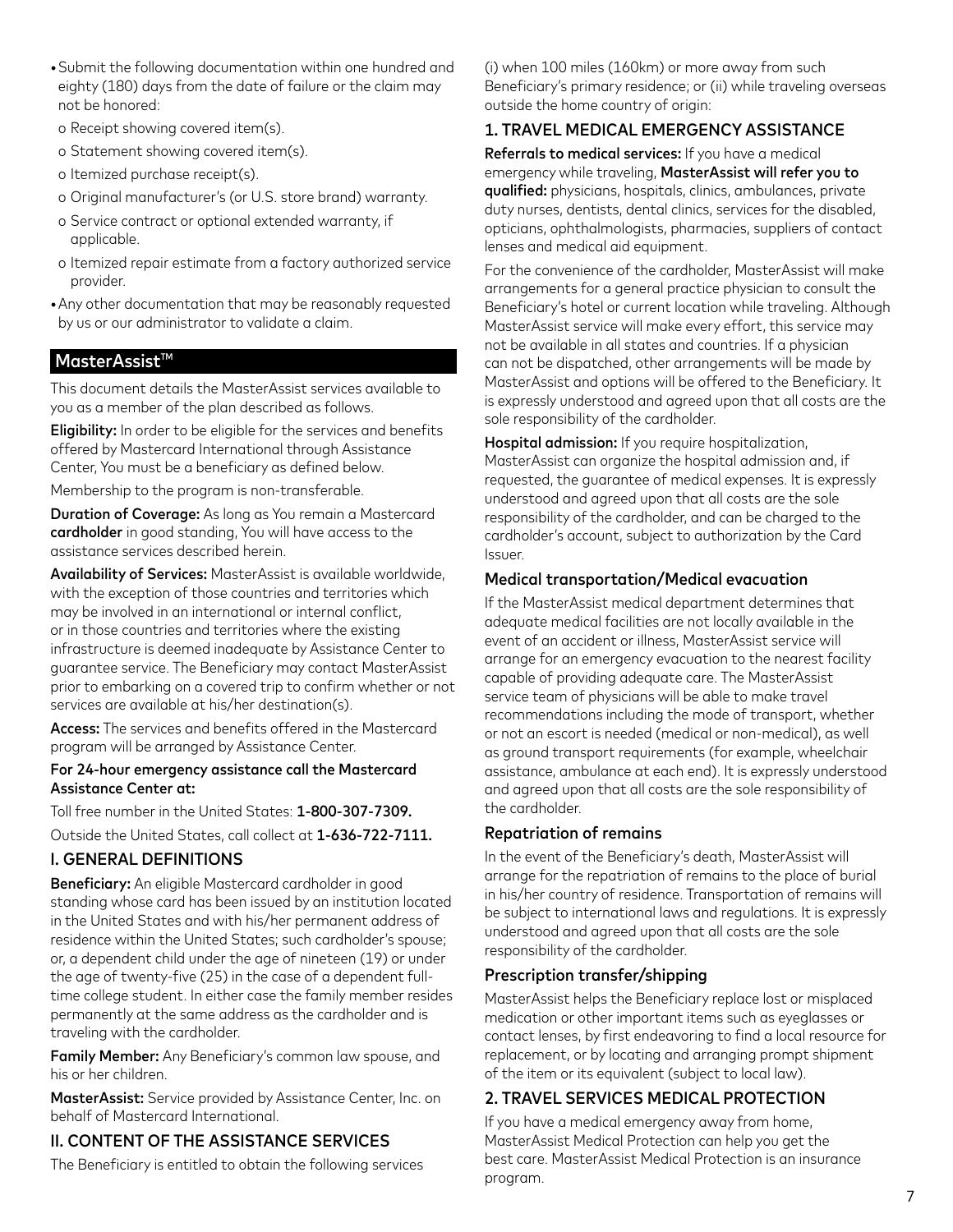## What is covered:

- A global referral network of local physicians, dentists, hospitals, and pharmacies.
- Emergency treatment by a physician or dentist, for covered medical, surgical, and dental conditions arising from illness or accidental injury incurred during your trip. Each covered individual can receive up to USD \$2,500 in coverage. (Because coverage is secondary, file with your own insurance company first, then we'll help cover the difference.) There is a deductible of USD \$50 per person, per trip.
- Coverage is limited to emergency medical services resulting from accidental injury or emergency illness, which, if not treated immediately, could be expected by a prudent layperson to place a patient's life, or the life of an unborn child, in jeopardy or seriously impair the patient's bodily functions. Emergency illness benefits are limited to a maximum of USD \$500 per day.
- If you're hospitalized while traveling alone, we'll make arrangements to obtain care. If needed, we'll pay for transportation to another medical facility or your home. If you're traveling with dependent children, we'll arrange, and pay, for their return home if your hospitalization is expected to last 8 days or more.
- When you're traveling alone and hospitalized outside the United States for more than 8 days, we'll make and pay for travel arrangements for a round-trip, economy-class ticket to bring a relative or close friend to you. If you need to recuperate in a hotel after hospitalization, we'll pay up to USD \$75 a day, up to 5 days, to help cover hotel expenses.
- If you die while traveling, we'll arrange for your remains to be sent home, pay for repatriation, and help make arrangements for your travel companion(s) to get home. We would do the same for you if your travel companion(s) should die.
- If one of your immediate relatives dies at home while you're traveling abroad, we'll pay for your return to the United States.
- Coverage is secondary to any existing health and dental coverage (such as worker's compensation, disability benefits law, or similar law) whether or not a claim is filed under such insurance.

#### Who is covered:

• You, your spouse, and unmarried dependent children under age 26, traveling with you.

#### Where you're covered:

• At locales 100 miles or more from your home\*, except in Afghanistan, Iran, Iraq, Kampuchea, Laos, Libya, Myanmar, North Korea, Sri Lanka, Vietnam, and other countries we deem unsafe.

#### When you're covered:

• You're covered from the day you leave until midnight of the 60th day of your trip, or the day you return to your city of residence, whichever is sooner. If your trip is extended due to a covered illness or injury, coverage extends to 48 hours after your return.

# What is NOT covered:

- Services, supplies, or charges not prescribed by, or performed by, or upon the direction of a physician or dentist, not medically necessary, rendered by other than hospital providers, not legally obligated to pay in the absence of any coverage.
- Experimental/investigative services, or telephone consultations.
- Medical or dental expenses payable under any existing group health or accident insurance or for any expenses incurred after your return to your city of residence.
- War or hostilities of any kind (for example, invasion, rebellion, insurrection, riot, or civil commotion); confiscation or damage caused by any government, public authority or customs official; risks of contraband; illegal activity or acts and military duty.
- Air travel, except as a passenger on a licensed aircraft operated by an airline or air charter company.
- Non-emergency services, supplies, or charges.
- Injury, illness, or loss due to normal pregnancy or childbirth, professional athletics or training, participation in any athletic events that require payment of any entry fee, including training for such event(s); mountain climbing, motor competition, intentionally self-inflicting harm.

### Additional information:

- All medical transportation must be approved by both the attending doctor and the Assistance Center staff. All other travel benefits must be approved in advance by the Center. All travel will be scheduled, economy class, if original ticket(s) cannot be used. MasterAssist must be given the return ticket(s), or must be reimbursed the value of unused ticket(s). Expenses without prior approval of the Center will not be reimbursed. The maximum amount paid for travel and repatriation costs, beside shipment of remains, is USD \$10,000 on any single covered trip.
- By making a request for assistance, or a claim for health or dental benefits, you assign to Assistance Center the rights to receive benefits and/or reimbursement payable under other health or dental insurance for covered services performed or paid for by Assistance Center.

#### How to file a claim:

- 1. Call 1-800-Mastercard to obtain a claim form. Report the claim within 60 days of the completion of the care you receive, or we will not be able to honor your claim.
- 2. Complete and send the claim form with all documentation to the Mastercard Assistance Center.

#### Reminder: Please refer to the Legal Disclosure section.

\*If a cardholder's mailing address is in the State of New York, mileage requirement is not applicable.

### 3. LEGAL ASSISTANCE

The Beneficiary is entitled to obtain the following services:

#### Legal Referrals

MasterAssist provides referrals to lawyers or other legal service providers including the provider's name, address, telephone number, office hours, specialty and language resources. Whenever there is sufficient information to do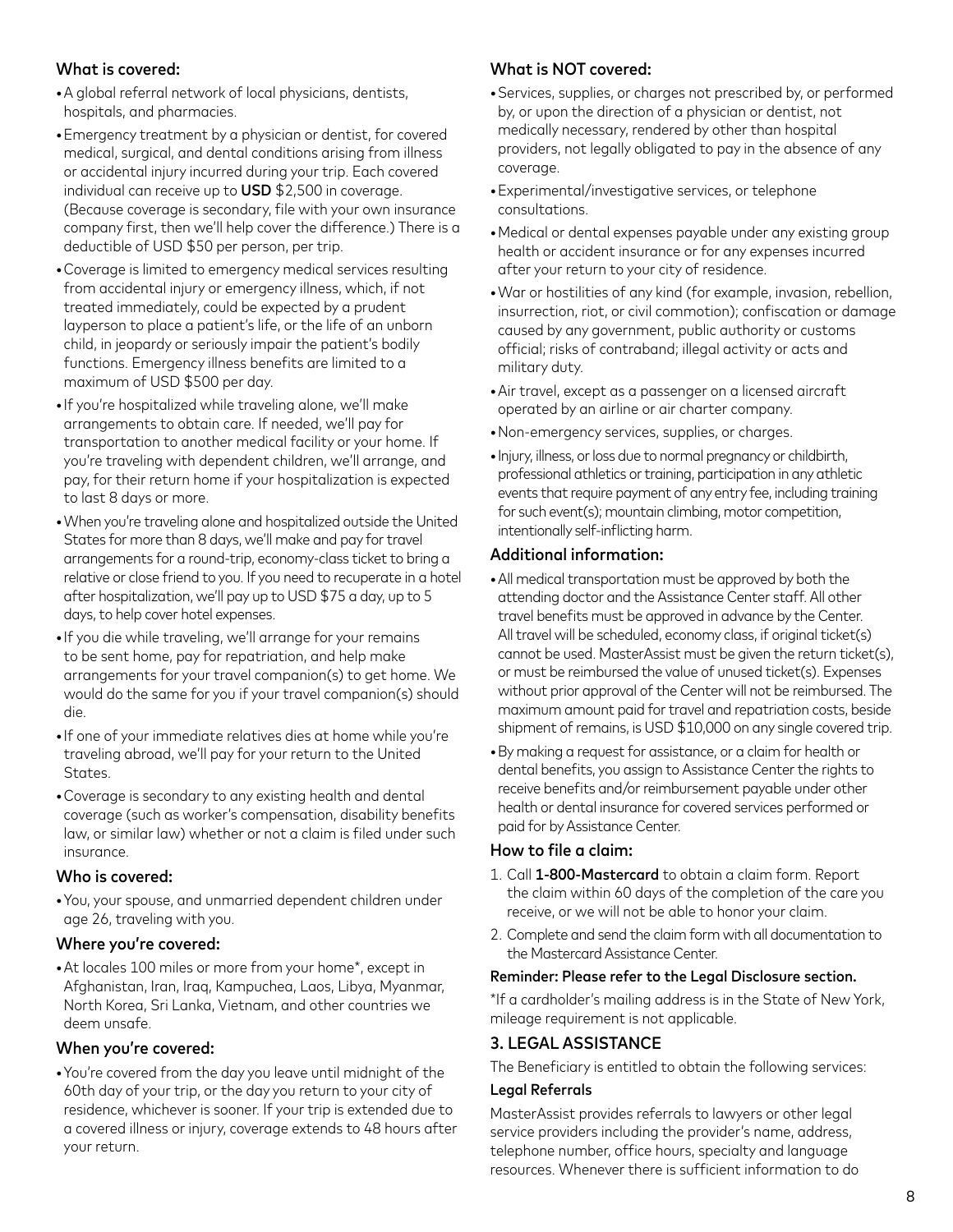so, we shall refer you to two or more legal professionals so that the Beneficiary may have the benefit of choosing. MasterAssist uses reasonable efforts to ensure that its referrals are to legal service providers who meet the reasonable professional standards of the country or city where the traveler is located. MasterAssist will also follow up with the Beneficiary in each case to ensure that the service rendered was satisfactory.

### Legal Assistance – Up to USD \$1,000

If you are jailed (or threatened to be) following a road traffic accident, MasterAssist can appoint and advance the fees of a lawyer. It is expressly understood and agreed upon that all costs are the sole responsibility of the cardholder, and can be charged to the cardholder's account, subject to authorization by the Card Issuer.

#### Advance payment for bail bond – Up to USD \$5,000

If you are jailed (or threatened to be) following a road traffic accident, MasterAssist shall advance the bail bond. It is expressly understood and agreed upon that all costs are the sole responsibility of the cardholder, and can be charged to the cardholder's account, subject to authorization by the Card Issuer.

## 4. TRAVEL PERSONAL ASSISTANCE

MasterAssist will make available to Beneficiary:

- Information for preparing a journey
- Information on visas, passports
- Information on inoculation requirements for foreign travel
- Information on customs and duty regulations
- Information on foreign exchange rates and value-added taxes
- Referrals to Embassies or Consulates
- Referrals to Interpreters
- Dispatch of an Interpreter

In case of imprisonment, hospitalization or circumstances that demand the services of an interpreter, MasterAssist shall make the necessary arrangements to provide the Beneficiary with an interpreter. It is expressly understood and agreed upon that all costs are the sole responsibility of the cardholder, and can be charged to the cardholder's account, subject to authorization by the Card Issuer.

# 5. TRAVEL-ORIENTED EMERGENCY ASSISTANCE

# Cash advances Up to USD \$5,000

In the event of lost or stolen cash, Travelers Checks, credit and charge cards or in the event that there are no ATMs available at the Beneficiary's location, MasterAssist shall advance cash to the Beneficiary (to be charged to cardholder's account and subject to authorization by the Card issuer).

### Urgent message relay

Transmission of urgent messages from the Beneficiary to relatives, business associates, friends residing in his/her country of residence and vice versa.

### Luggage assistance

MasterAssist shall provide assistance in locating lost luggage and shall provide to the Beneficiary regular updates on the location status.

### Lost document, ticket replacement, and return trip assistance

In case of loss or theft of the Mastercard card, travel tickets, passport, visa or other identity papers necessary to return home, MasterAssist will provide assistance in replacing them by contacting local police, consulates, airline company or other appropriate entities.

In the event of loss or theft of the transportation ticket to return home, a replacement transportation ticket can be arranged. It is expressly understood and agreed upon that all costs are the sole responsibility of the cardholder, and can be charged to the cardholder's account, subject to authorization by the Card Issuer.

# III. COST OF THE ASSISTANCE SERVICES PROVIDED

MasterAssist offers valuable emergency assistance services, however it is not insurance coverage. Please keep in mind that you will be responsible for the fees incurred for professional or emergency services requested of MasterAssist™ Travel Assistance Services (such as, medical or legal bills).

Most of the assistance services are offered to the cardholder at no cost; however, according to circumstances and depending on the nature of the requested service, Assistance Center may have to advance payment on behalf of the cardholder subject to the cardholder's approval. In this case, the advanced payment and associated delivery fees shall be reimbursed to Assistance Center through the debit of the cardholder's Mastercard Card account, subject to prior approval of the cardholder's issuing bank. In the event approval for the charge is not granted by the issuing bank, the payment coverage/monetary advance will not be provided.

# 6. MASTER ROADASSIST® SERVICE

- If your car breaks down on the road while you are traveling in the 50 United States or the District of Columbia, just call 1-800-Mastercard and tell us where you are.
- We'll send someone to the rescue. This is not only reassuring, but it may also save you money because fees for many services (jump-starts, towing, gas delivery, tire changes) are pre-negotiated. Road service fees will be automatically billed to your Mastercard Card account.
- You are responsible for emergency road service charges incurred by towing facilities responding to your dispatch, even if you are not with your car (or it's gone) when the tow truck arrives. Mastercard International is not responsible or liable for the service the towing facility provides. Towing facilities are independent contractors, solely liable for their services.
- Emergency road service is not available in areas not regularly traveled, in "off-road" areas not accessible by ordinary towing vehicles, or for over one-ton capacity trailers, campers, or vehicles-in-tow.
- If you have a rental vehicle, be sure to call the car rental agency before you call 1-800-Mastercard, as many rental agencies have special procedures regarding emergency road service.

Reminder: Please refer to the Legal Disclosure section.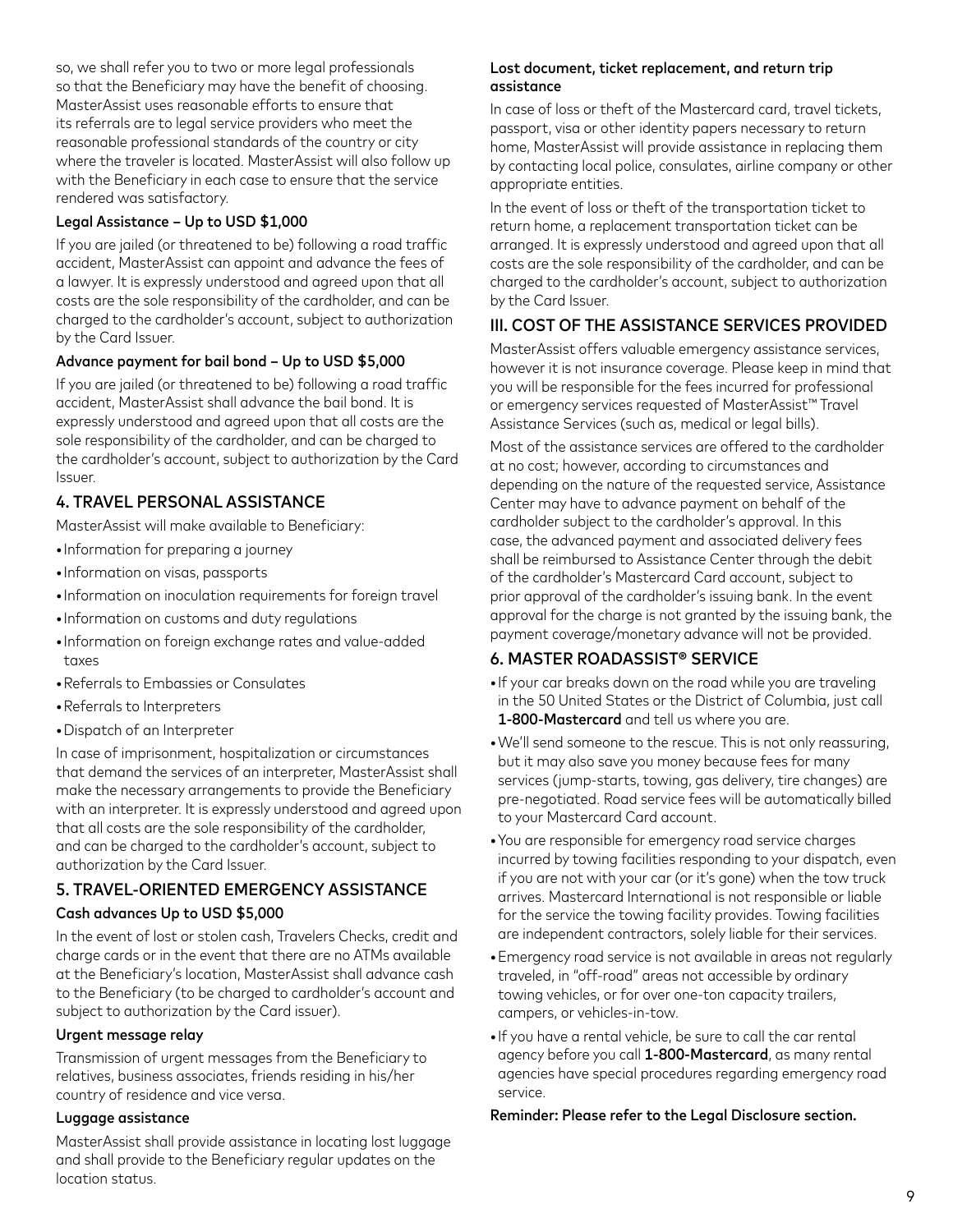# Mastercard ID Theft Protection (IDT)

### Program Description:

Mastercard ID Theft Protection provides you with access to a number of Identity Theft resolution services, should you believe you are a victim of Identity Theft. This product offering prevents identity theft by monitoring the Internet, indexed and not, searching for compromised credentials and potentially damaging use of cardholders' personal information in order to detect fraud at its inception.

### Eligibility:

All Mastercard Corporate, Executive, World Elite, and Multi-Card Commercial cardholders in the US are eligible for this coverage.

#### Access:

Simply contact 1-800-Mastercard if you believe you have been a victim of Identity Theft.

#### Services provided:

Services provided are on a 24-hour basis, 365 days a year. In order to receive the following services, you must enroll at https://mastercardus.idprotectiononline.com/. The services include:

Online Monitoring Dashboard (requires activation): The online monitoring dashboard is the primary user interface for cardholders. It serves as a repository of all the personally identifiable information (PII) data the cardholder wants to monitor, tracks and displays cardholders' risk score, and provides access to identity protection tips. It is also the platform for cardholders to respond to identity theft alerts.

Monthly Risk Alert / Newsletter: Cardholders will receive a monthly newsletter with information on the cardholder's risk score, and articles pertaining to good identity theft practices.

Identity Monitoring: IDT searches the internet to detect compromised credentials and potentially damaging use of cardholders' personal information, and alerts them via email so that they can take immediate action. This platform utilizes automated monitoring and human threat intelligence from cyber operations agents monitoring threat actors and their tactics on the deep and dark web where personal data is bought and sold. Data elements that can be monitored are:

- Email addresses
- Debit/credit cards
- Bank Accounts
- Web logins; username and password
- Medical insurance cards
- Drivers' license
- Loyalty cards
- Affinity cards
- Passport number
- Vehicle Insurance cards
- Social Security Number

Mastercard is offering cardholders the above-mentioned protections through Iris OnWatch, Generali Global Assistance's proprietary internet surveillance technology that proactively detects the illegal trading and selling of personally identifiable information (PII) online. At any point in time, Iris is tracking

thousands of websites and millions of data points, and alerting cardholders whose personal information they find has been compromised online. This information is being gathered in real-time so that Cardholders have the opportunity to react quickly and take the necessary steps to protect themselves.

Resolution Services: Cardholders will have access to a team of identity theft resolution specialists, available 24hours a day, 365 days a year to help resolve cardholders' identity theft incidents and prevent further damage. The resolution specialists are native speakers of English, French and Spanish, and are based out of Bethesda, Maryland. Cardholders are given the option to give limited power of attorney (LPOA) to the specialist, to allow them to conduct resolution activities on the cardholders' behalf, including contacting police, credit agencies, and other authorities, translating information, and closing and replacing breached accounts.

Lost Wallet Assistance: Cardholders will be provided assistance with notifying the appropriate issuing authorities to cancel and replace stolen or missing items, such as their debit/credit, Social Security card, and passport.

#### Emergency Cash Advance and Travel Arrangements:

Cardholders are provided an emergency cash advance of up to \$500 and assistance with making travel arrangements, including airline, hotel, and car rental reservations. This service is available when an ID theft event occurs more than 100 miles away from the cardholders' primary place of residence.

Single Bureau Credit Monitoring: Cardholders' TransUnion credit file will be monitored for changes that could indicate fraud such as new credit inquiries, an address change or new credit account(s) opened in their name. An alert notification via email will be sent anytime a hard inquiry is made on the cardholders' TransUnion credit file so they can take immediate action to minimize damage.

Financial Account Takeover: IDT monitors cardholder's highrisk transactions with more than 300 of the nation's largest companies to uncover and thwart account takeover attempts. Monitored transactions include:

- Credit cards
- Bank accounts
- Brokerage accounts
- Healthcare portals
- Workplace intranets
- Other services (e.g. peer-to-peer fund transfers)

An alert is sent to the cardholder if a series of knowledgebased authentication questions are used to authenticate the account's user. To take advantage of this service, the cardholder must enter the accounts they wish to protect on the dashboard.

URL and Domain Monitoring: IDT identity monitoring services are enhanced by adding URL and Domain monitoring to the existing list of monitored items. URL and Domain monitoring searches for cardholders' business URL and domain within corporate data breaches, malicious third-party botnets, and criminal forums.

For more information regarding the services stated above and additional information, please visit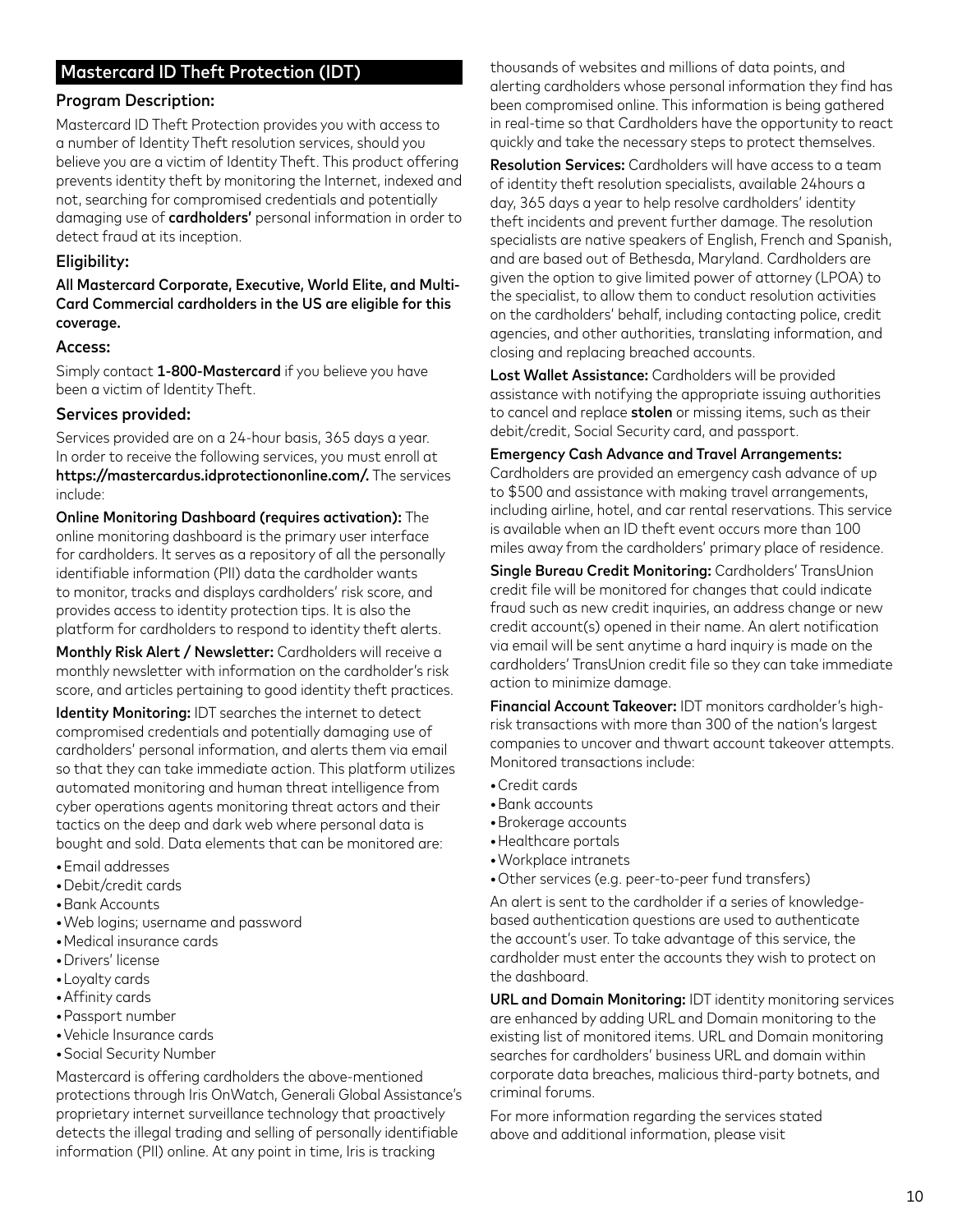#### https://mastercardus.idprotectiononline.com/.

### Charges:

There is no charge for these services, they are provided by your Financial Institution.

### Services NOT provided:

- When it is determined you have committed any dishonest, criminal, malicious or fraudulent act.
- When your financial institution or card issuer which provides this Service, has investigated the event and deemed you are responsible for the charge or event.
- When any theft or unauthorized use of an account by a person to whom the account has been entrusted has been committed.

## Program provisions for Mastercard ID Theft Protection:

This service applies only to you, the named Mastercard cardholder. You shall use due diligence and do all things reasonable to avoid or diminish any loss or damage to property protected by the program. The provider, Generali Global Assistance, relies on the truth of statement made in the Affidavit or declaration from each cardholder. This service is provided to eligible Mastercard cardholders at no additional cost and is in effect for acts occurring while the program is in effect. The terms and conditions contained in this program guide may be modified by subsequent endorsements. Modifications to the terms and conditions may be provided via additional Guide mailings, statement inserts, or statement messages. Mastercard or your financial institution can cancel or non-renew these services, and if we do, we will notify you at least thirty (30) days in advance. If the Provider non-renews or cancels any services provided to eligible Mastercard cardholders, you will be notified within 30–120 days before the expiration of the service agreement. In the event substantially similar coverage takes effect without interruption, no such notice is necessary. For general questions regarding these services, please contact 1-800-Mastercard.

# Mastercard VAT Reclaim Service

# VAT Refunds on Business Travel Expenses

U.S. Companies are entitled to recover the Value Added Taxes (VAT) expenses that your company employees incur on foreign business travel.

The VAT paid on hotel accommodations, employee meals, conferences, exhibitions, trade shows, car hire, and similar business travel expenses are recoverable in most European countries.

The rules and scope of VAT recovery vary from country to country, but we will determine what is eligible for reclaim and will handle all the claim processing and submissions to the VAT Refunding Authorities.

### Mastercard currently has one VAT Reclaim referral partner:

#### VAT Recovery with VAT IT

VAT IT offers global cross-border VAT and tax recovery. They recover VAT spent on business travel expenses in Europe, Australasia, Canada and Japan; recover tax on goods and

services issued by foreign suppliers; recover aviation fuel tax charged in foreign countries; recover import VAT and other taxes when shipping equipment to foreign countries; recover VAT charged by foreign suppliers in the Meetings, Incentive Travel, Conferences, and Exhibitions/Events industry; and recover VAT and taxes on the purchase of travel components such as hotels, car rentals, and tour packages.

They source and compile all relevant documentation required from foreign customers and tax authorities in order to facilitate withholder tax recovery.

For information on VAT recovery services, contact:

Email: info@vatit.com

Web: vatit.com

# Mastercard Global Service®

Mastercard Global Service provides worldwide, 24-hour assistance with lost and stolen card reporting, emergency card replacement, and emergency cash advance. Call Mastercard Global Service immediately to report your card lost or stolen and to cancel the account. If you need to make purchases or arrange for a cash advance, with your issuer's approval, you can receive a temporary card the next day in the United States, and within two business days most everywhere else.

In the United States (including all 50 states, the District of Columbia, the U.S. Virgin Islands, and Puerto Rico) and Canada, call 1-800-Mastercard (1-800-627-8372). When out-of-country and in need of assistance, you can easily reach a specially trained Mastercard Global Service Representative who can help you 24 hours a day, 365 days a year, in any language. You can call toll free from over 75 countries worldwide. Some of the key toll free Mastercard Global Service telephone numbers are:

For additional information, or for country-specific toll-free telephone numbers not listed above, visit our Web site at www.mastercard.com or call the United States collect at 1-636-722-7111.

### Account Information and Card Benefits

When in the United States, contact your card issuer directly for account information and 1-800-Mastercard for card benefits. When traveling outside the United States, call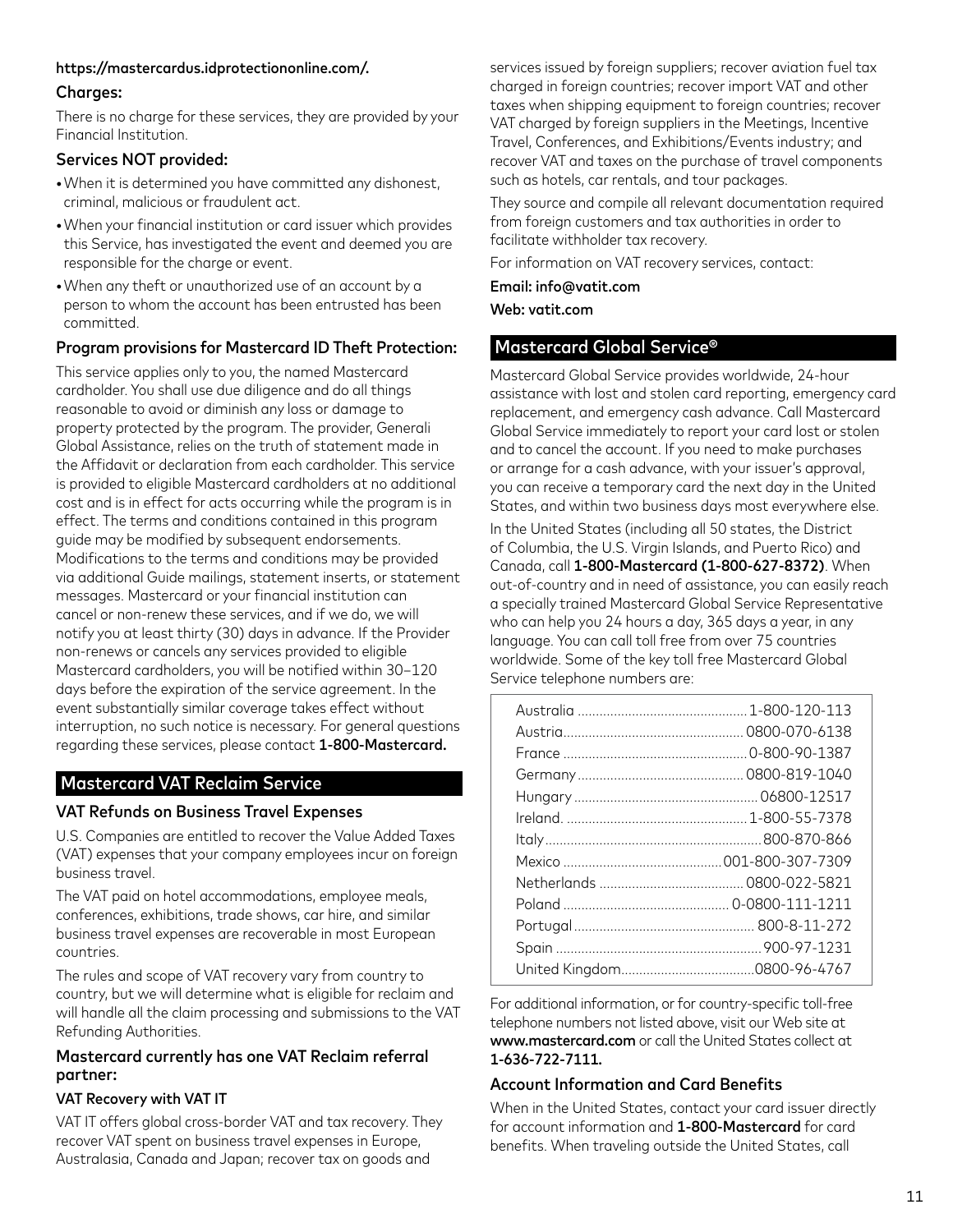Mastercard Global Service to access your card issuer for account information or to access any of your card benefits.

### ATM Locations

Call 1-800-4CIRRUS to find the location of a nearby ATM in the Mastercard ATM Network accepting Mastercard®, Maestro®, and Cirrus® brands. Also, visit our Web site at www.mastercard.com to use our ATM locator. You can get cash at over two million ATMs worldwide. Be sure you know your PIN (Personal Identification Number) before you travel in order to enable cash access.

# Mastercard Easy Savings® Program

If you already receive all the automatic rebates in the Program and/or have already registered in the Program, the terms and conditions of this tier of the Program are outlined below:

#### Cardholder Terms & Conditions for Mastercard Easy Savings® Program - U.S. Commercial

Mastercard International Incorporated ("Mastercard") is providing these Mastercard Easy Savings® Program - Terms and Conditions ("Terms and Conditions") with respect to your U.S. Mastercard Multi Card card, Mastercard Purchase Card card, and/or Mastercard Corporate Card card (each, a "Commercial Card"). Upon receipt or affirmative acceptance of these Terms and Conditions, you hereby accept the Terms and Conditions for the applicable Mastercard Easy Savings® Program - U.S. Commercial (as applicable, the "Program"). You further accept these Terms and Conditions and ratify this acceptance by using, receiving or accepting any benefit of a rebate under the Program.

If you do not wish to participate in the Program, please contact your issuing bank.

These Terms and Conditions set forth the terms applicable to your use of the Program. The Program provides you with automatic rebates on eligible purchases from participating merchants in the United States if you use eligible, enrolled Mastercard Commercial Card. Please read these Terms and Conditions carefully and keep them for your records.

In these Terms and Conditions, the words "you" and "your" mean the person or entity to whom a Card, as defined below, has been issued and any person or entity that you allow to use a Card, and the words "we," "us" and "our" mean Mastercard. "Program Web Site" means www.easysavings.com/commercial for the Mastercard Easy Savings® Program - U.S. Commercial (or such other web sites as we may establish for the Program).

Participation: Mastercard Easy Savings® Program - U.S. Commercial: If you have been notified by the issuer that issued your Mastercard Commercial Card that your Mastercard Commercial Card has been enrolled in the Program, you may participate in the Program immediately.

The Program is available only to cardholders using eligible, enrolled Commercial Cards, as applicable, issued by a United States financial institution ("Cards"). You must be enrolled in the Program prior to using a Card at a Merchant, as defined below, or to receive the rebate benefits of the Program.

If you access the Program Web Site or use the Program, you also accept the Terms and Conditions as posted on the Program Web Site and as posted at:

http://www.mastercard.com/easysavings/common/en\_ MM/termsconditions.html, as may be amended from time to time.

If you request a user ID to access rebate information on the Program Web Site, we may need to validate your Card in order to ensure that you can receive applicable rebates and as part of this validation an authorization hold of \$1 may appear on your account information. Once the validation is confirmed, usually within 2-7 days, this authorization hold will be removed from your account.

Your Data: You agree to the terms of the Program's privacy notice as posted at https://www.mastercard.com/us/ business/en/common/privacypolicy.html, as may be amended from time to time. You acknowledge and agree that your issuing bank and Mastercard may share and use data regarding you, your personnel and such Card usage with each other and with third parties, such as Merchants and service providers, to operate the Program and for internal operational purposes, including, but not limited to, sending you and your personnel e-mails regarding the Program.

Merchant Offers: Merchants that are participating in the Program ("Merchant(s)") may provide offers for rebates on purchases of goods or services ("Offers") at participating Merchant locations for Cards. The amount of any rebate and other terms and conditions applicable to a rebate will be determined by the Merchant, and are subject to change at any time and without notice. Please refer to any disclosures provided by your issuing bank and the Program Web Site for any details on any Offer terms and conditions. Offers may be redeemed only at participating Merchant locations. See the Program Web Site for the latest information on available Offers. Certain issuers may restrict your access to: (i) or the ability to make purchases from, certain Merchants; (ii) certain Offers; or (iii) certain elements of the Program for other purposes. Please refer to the Offer details provided by your issuing bank, the Program Web Site, and/or the Offer details below for the latest information on available offers.

**Offer Acceptance:** When you purchase goods or services using a Card from a participating Merchant, you will receive a rebate on your purchase, subject to any terms and conditions of the Offer and provided that the purchase transaction: (a) originated in the United States, (b) is authorized, settled and cleared through the Mastercard Global Clearance and Processing System, and (c) is not a PIN-based transaction. The rebate will not appear on your receipt at the point of sale. The form of the rebate may be a credit to your Card account or the rebate may be in another form, as determined by the Issuer. If a rebate is credited to your Card account, please note that it might not appear on the same statement as the related purchase. There may be a delay of up to one statement cycle in crediting a rebate. Please note that rebates will be based on the standard currency related to your Card.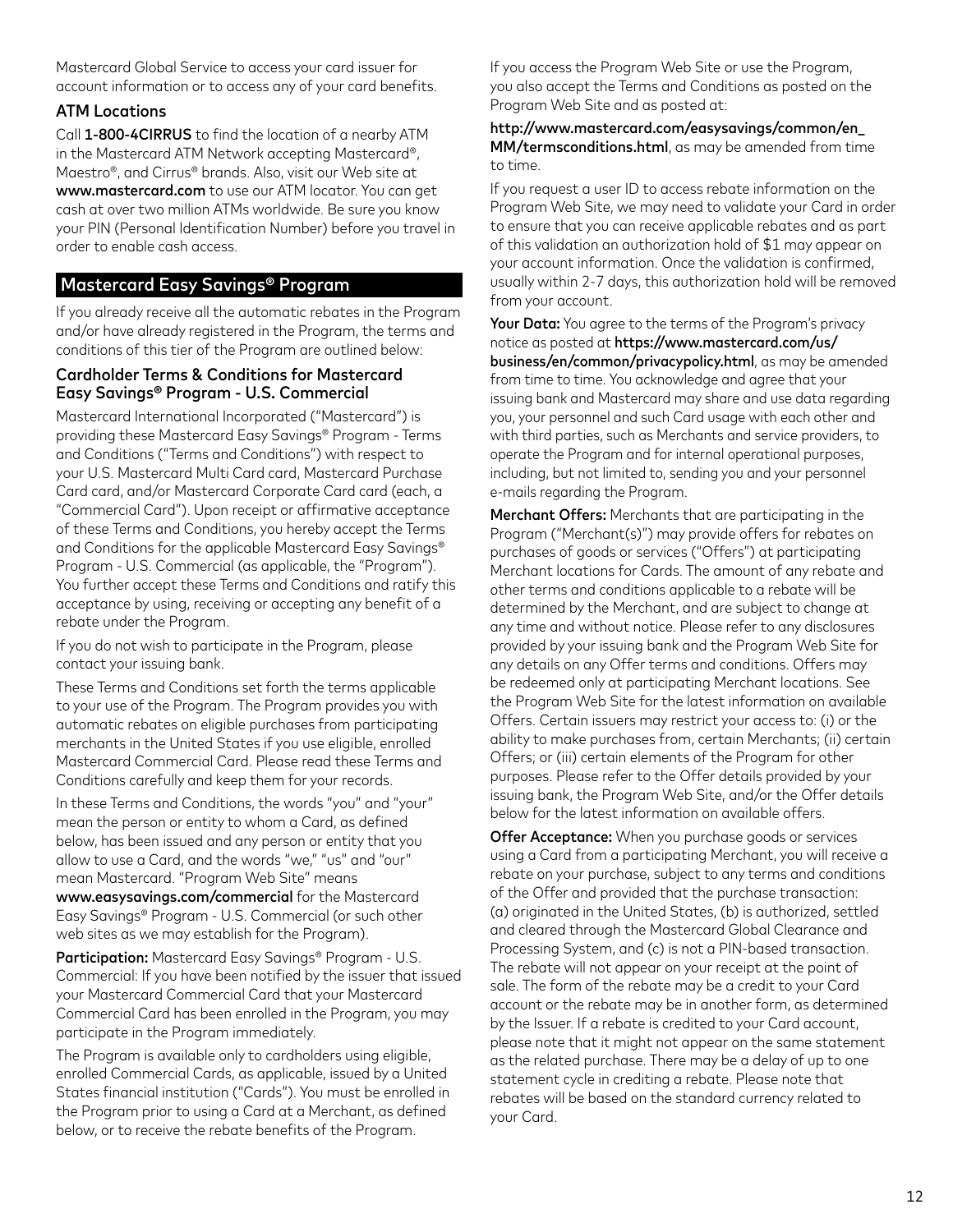Reversals: All or a portion of a rebate may be reversed in certain circumstances, including without limitation, upon a return, dispute, adjustment, or fraudulent card activity.

Disclaimer of Liability: Our role under the Program is limited to processing information regarding Offers on behalf of Merchants and the issuing banks. We are not responsible for any Offers or rebates, your ability to use Offers or rebates, the crediting of any rebates to your Card account, reversals of Offers or rebates, accuracy or completeness of information about Offers or rebates, or any acts or omissions of the issuing banks or Merchants. We provide the Program on an "AS IS" basis, and we disclaim any and all warranties, including without limitation, any warranties of merchantability or fitness for a particular purpose, except as required by applicable law. We are not liable to you for any damages that you suffer in connection with your participation in the Program, unless the damage results directly from our failure to perform the express obligations under these Terms and Conditions. We and our affiliates, our respective directors, officers, employees, agents, and successors and assigns, are not responsible, and shall not be liable for, any direct, indirect, special, incidental, or consequential damages (including lost profits). Without limiting the foregoing, we are not responsible for any Card account fees or penalties that you incur on your Card, including fees and penalties that may result from rebate reversals. Any tax liability resulting from your participation in the Program shall be your sole responsibility, and not our responsibility or the responsibility of any Merchant or the issuing bank. Merchants or the issuing bank may report information regarding the Program and your participation in it to tax authorities. Merchants and the issuing bank may not vary these Terms and Conditions as applied to the relationship between you and us and may not make any commitments that are binding on us.

Program Information: By enrolling or being enrolled in the Program, you agree to receive Program information via e-mail and to advise us of any change in your e-mail address by providing updated information via the Program Web Site. Please note that we will use information regarding purchase transactions initiated with your enrolled Card(s) to provide you with reports via the Program Web Site as well as for other purposes as determined by Mastercard.

Termination: You may terminate your participation in the Program at any time by notifying your issuing bank. There may be a delay of up to 30 days in effecting such termination, and reversals or adjustments of rebates may continue after termination, as determined in our discretion. We or your issuing bank may terminate your participation in the Program at any time, without notice unless required by law. We reserve the right to add or terminate any participating Merchant or any Offer without notice. Any terms, which by their nature should survive the termination of these Terms and Conditions, shall survive.

Change of Terms: We can add to, delete from, or change (each, a "change") the terms of these Terms and Conditions and/or the Program at any time. We will notify you of changes by posting the revised terms and conditions on the Program Web Site.

Questions Regarding the Program: You should direct any questions related to the Program, Offers, any Program restrictions, or rebates to your issuing bank.

Disputes: Any disputes regarding Offers or rebates, or your ability to participate or receive them, may be determined by us, by your issuing bank, or Merchants. That resolution will be final and binding on you.

Additional Terms: Your issuing bank and Merchants may impose additional terms on your participation in the Program. These Terms and Conditions are in addition to, and do not amend or replace, your card agreement with your issuing bank.

Miscellaneous: These Terms and Conditions will be governed by the laws of New York State, without regard to conflict of law principles. Any dispute arising out of or in connection with the interpretation or performance of these Terms and Conditions, that is not settled in accordance with the section of these Terms and Conditions entitled "Disputes", shall be finally settled by the Courts located in the City and State of New York, which shall have exclusive jurisdiction. YOU AND WE HEREBY WAIVE ANY RIGHT TO A JURY TRIAL. You may not assign your rights under these Terms and Conditions. We may assign our rights and obligations at any time. The invalidity of any provision of these Terms and Conditions will not affect the validity of the remaining portions. Any waiver by us of our rights under these Terms and Conditions is binding only if in a writing signed by us. The use of your issuing bank and Merchant names and logos in the Program is by permission only.

Mastercard Easy Savings® Program for Commercial – Participating Merchants Offer Details: Restrictions, conditions, and limitations apply. Visit the Merchant detail pages at www.easysavings.com/commercial for more details.

© Mastercard, Mastercard Easy Savings Program, MASTERCARD EASY SAVINGS PROGRAM FOR COMMERCIAL and the Mastercard brand marks are registered trademarks of Mastercard International Incorporated. All third party product and services names referenced herein are trademarks of their respective owners.

### Account and Billing Information

Important: Contact your card-issuing financial institution directly for questions concerning your account, such as account balance, credit line, billing inquiries (including transaction exchange rates), merchant disputes, or information about additional services not described in this Guide. Your financial institution's phone number should be available on your monthly billing statement or on the back of your card.

#### Legal Disclosure

This Guide to Benefits is not, by itself, a policy or contract of insurance or other contract.

Benefits are provided to you, the accountholder, at no additional charge. Non-insurance services may have associated costs, which will be your responsibility (for example, legal referrals are free, but the lawyer's fee is your responsibility).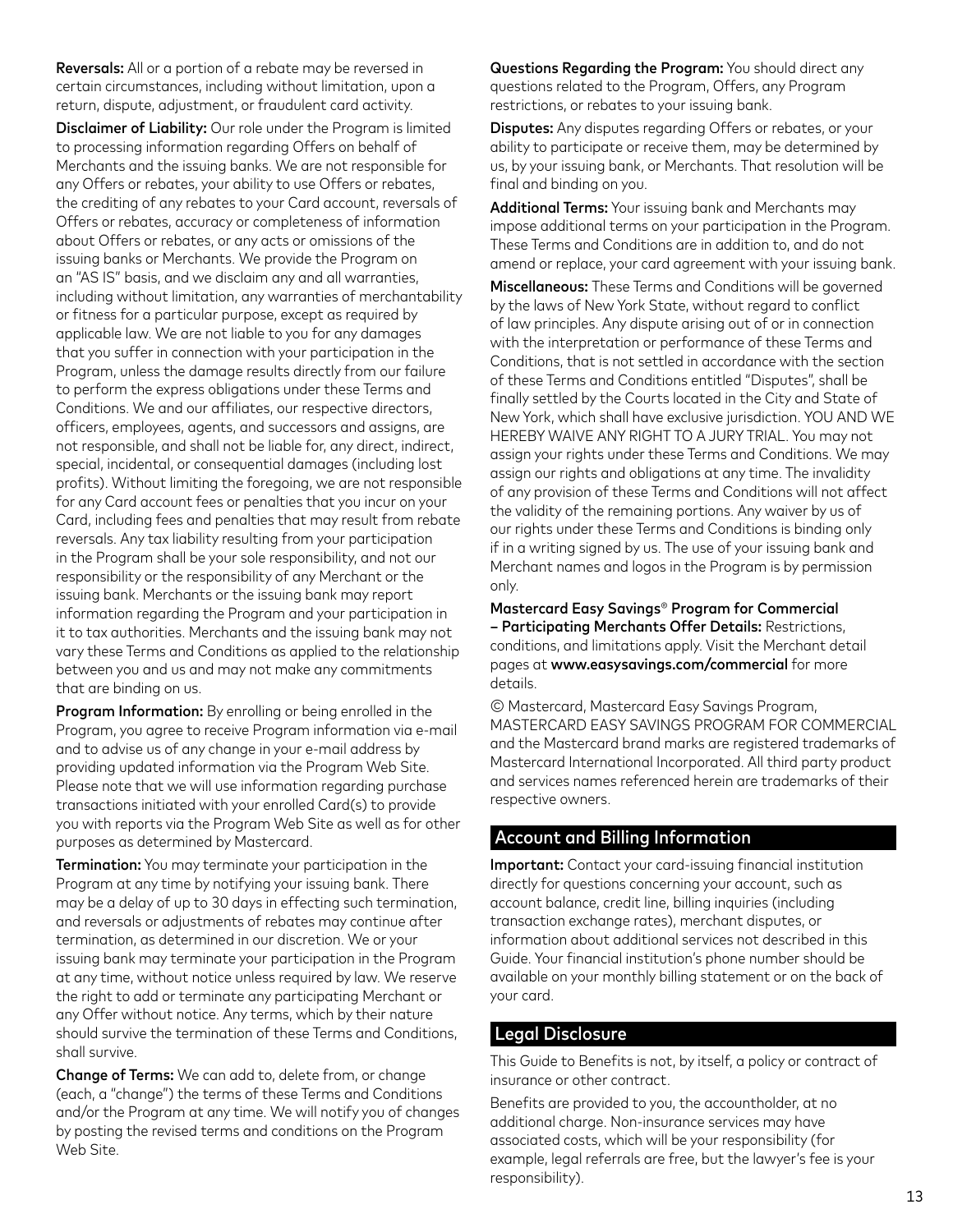The insurance benefits are provided under a group policy issued by New Hampshire Insurance Company, an AIG company. This Guide to Benefits is a summary of benefits provided to you. The attached Key Terms and EOC is governed by the Group Policy.

Effective date of benefits: Effective April 15, 2019, this Guide to Benefits replaces all prior disclosures, program descriptions, advertising, and brochures by any party. The Policyholder and the insurer reserve the right to change the benefits and features of these programs at any time. Notice will be provided for any changes.

Cancellation: The Policyholder can cancel these benefits at any time or choose not to renew the insurance coverage for all cardholders. If the Policyholder does cancel these benefits, you will be notified in advance. If the insurance company terminates, cancels, or chooses not to renew the coverage to the Policyholder, you will be notified as soon as is practicable. Insurance benefits will still apply for any benefits you were eligible for prior to the date of such terminations, cancellation, or non-renewal, subject to the terms and conditions of coverage.

Benefits to you: These benefits apply only to the cardholder whose cards are issued by U.S. financial institutions. The United States is defined as the fifty (50) United States and the District of Columbia. No person or entity other than the cardholder shall have any legal or equitable right, remedy, or claim for benefits, insurance proceeds and damages under or arising out of these programs. These benefits do not apply if your card privileges have been cancelled. However, insurance benefits will still apply for any benefit you were eligible for prior to the date that your account is suspended or cancelled, subject to the terms and conditions of coverage.

Transfer of rights or benefits: No rights or benefits provided under these insurance benefits may be assigned without the prior written consent of the claim **administrator** for these benefits.

Misrepresentation and Fraud: Benefits shall be void if the cardholder has concealed or misrepresented any material facts concerning this coverage.

Due Diligence: All parties are expected to exercise due diligence to avoid or diminish any theft, loss or damage to the property insured under these programs. "Due diligence" means the performance of all vigilant activity, attentiveness, and care that would be taken by a reasonable and prudent person in the same or similar circumstances in order to guard and protect the item.

Subrogation: If payment is made under these benefits, the insurance company is entitled to recover such amounts from other parties or persons. Any party or cardholder who receives payment under these benefits must transfer to the insurance company his or her rights to recovery against any other party or person and must do everything necessary to secure these rights and must do nothing that would jeopardize them, or these rights will be recovered from the cardholder.

Other Insurance: Coverage is secondary to and in excess of any other applicable insurance or indemnity available to You. Coverage is limited to only those amounts not covered by any other insurance or indemnity. It is subject to the conditions, limitations, and exclusions described in this document. In no event will this coverage apply as contributing insurance. This Other Insurance clause will take precedence over a similar clause found in other insurance or indemnity language.

In no event will these insurance benefits apply as contributing insurance. The non-contribution insurance clause will take precedence over the non-contribution clause found in any other insurance policies.

Severability of Provisions: If in the future any one or more of the provisions of this Guide to Benefits is, to any extent and for any reason, held to be invalid or unenforceable, then such provision(s) shall be deemed "severable" from the remaining provisions of the Guide. In that event, all other provisions of this Guide shall remain valid and enforceable.

Benefits listed in this Guide to Benefits are subject to the conditions, limitations, and exclusions described in each benefit section. Receipt and/or possession of this Guide to Benefits does not guarantee coverage or coverage availability.

This Guide is intended as a summary of services, benefits, and coverages and, in case of a conflict between the Guide and the master insurance policies, or an issuer's, or the Mastercard actual offerings, such master policies or actual offering shall control. Provision of services is subject to availability and applicable legal restrictions.